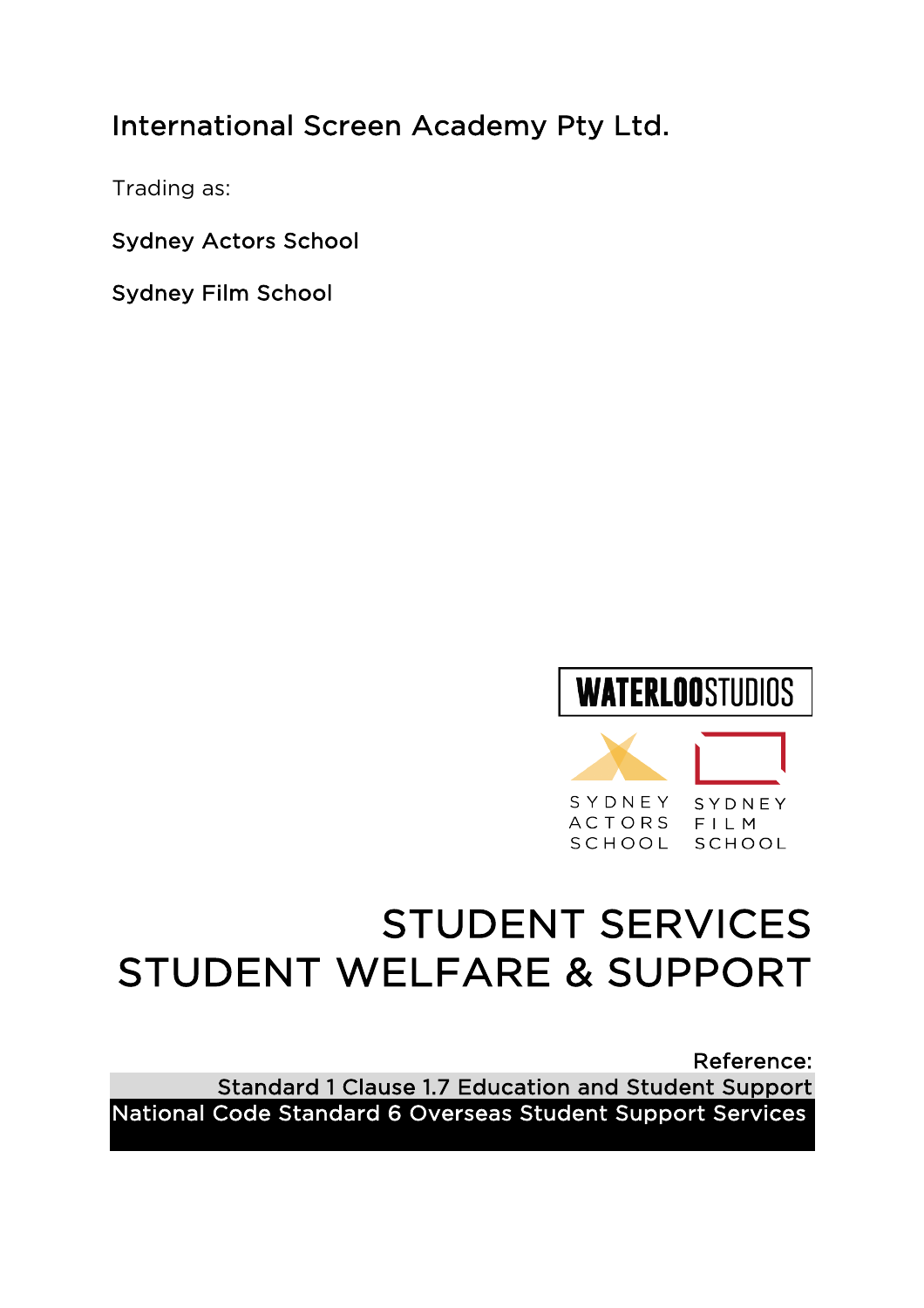### VERSION HISTORY

| <b>Policy Owner:</b>   |                  | <b>Executive Chairman</b><br>Mr Simon Hunter       |  |  |  |
|------------------------|------------------|----------------------------------------------------|--|--|--|
| Document               |                  | Mr Ashley Curry<br><b>General Manager</b>          |  |  |  |
| Management:            |                  |                                                    |  |  |  |
| File:                  |                  | POL_SS04 Student Welfare, Support v2.3             |  |  |  |
| Last Updated on:       |                  | 05/2019<br>05/2020<br><b>Next Review</b>           |  |  |  |
|                        |                  | Date:                                              |  |  |  |
| <b>Changes history</b> |                  |                                                    |  |  |  |
| Number                 | Dates            | Changes summary                                    |  |  |  |
| V2.3                   | May 2019         | Further customisation for ISA Pty Ltd              |  |  |  |
| V2.2                   | August           | Customised for ISA Pty Ltd                         |  |  |  |
|                        | 2018             |                                                    |  |  |  |
| V2.2                   | Jan 2018         | Updated to National Code 2018                      |  |  |  |
| V <sub>2.1</sub>       | May 2017         | Updated to National Code 2017                      |  |  |  |
| V2.0                   | September        | Quality assurance check across documents with      |  |  |  |
|                        | 2016             | reference to ASQA fact sheets and ESOS Act changes |  |  |  |
|                        |                  | & Explanatory guide                                |  |  |  |
| v1.0                   | <b>July 2016</b> | New standards for RTO's 2015                       |  |  |  |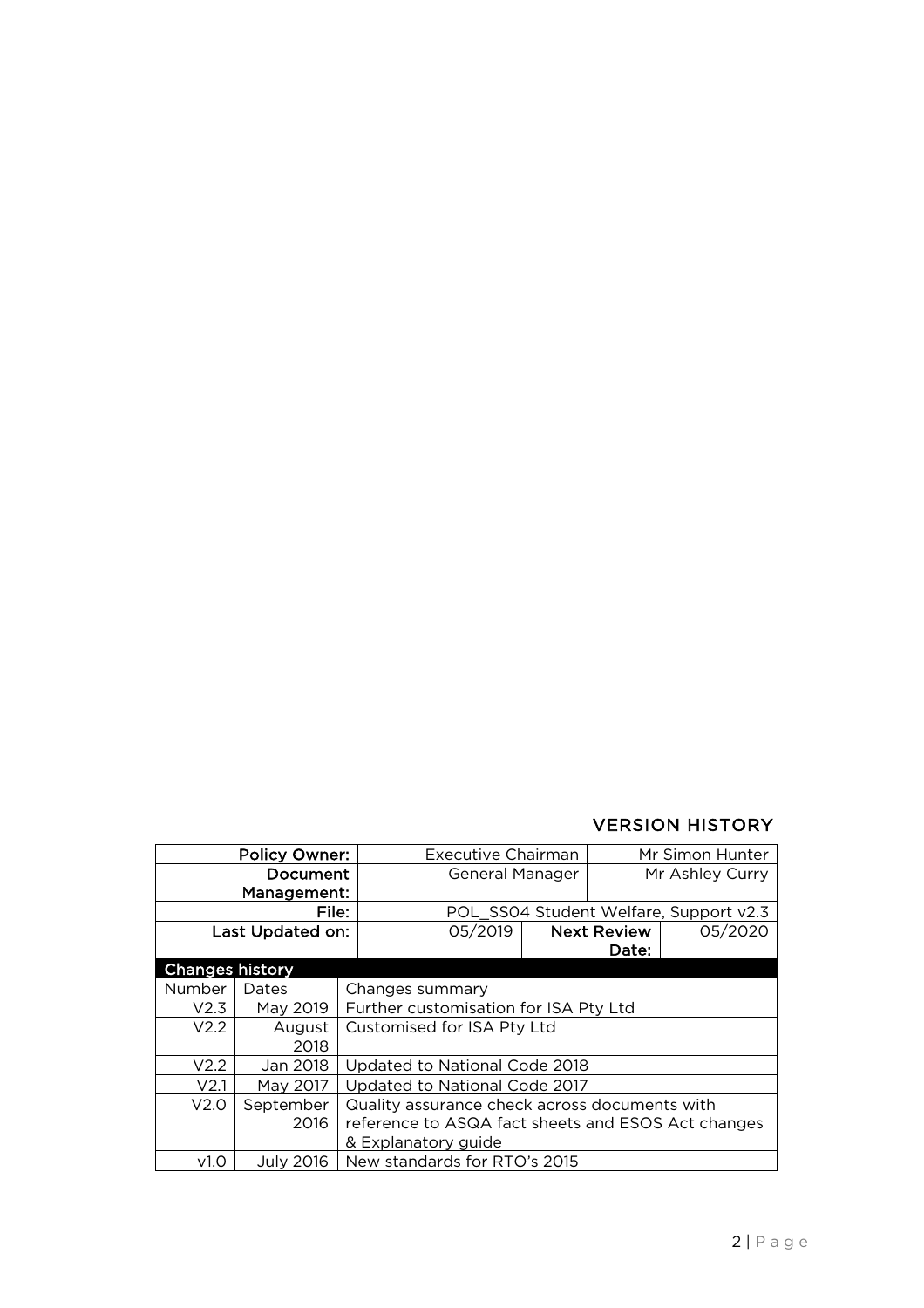# TABLE OF CONTENTS

| STUDENT WELFARE, ACADEMIC & INDIVIDUAL SUPPORT 4                       |  |
|------------------------------------------------------------------------|--|
|                                                                        |  |
|                                                                        |  |
|                                                                        |  |
|                                                                        |  |
|                                                                        |  |
| The School website links to information for international students 5   |  |
|                                                                        |  |
|                                                                        |  |
|                                                                        |  |
|                                                                        |  |
| Communications and messaging between students and staff 6              |  |
| Academic - attendance, course progress and the intervention strategy 6 |  |
|                                                                        |  |
|                                                                        |  |
|                                                                        |  |
|                                                                        |  |
|                                                                        |  |
|                                                                        |  |
|                                                                        |  |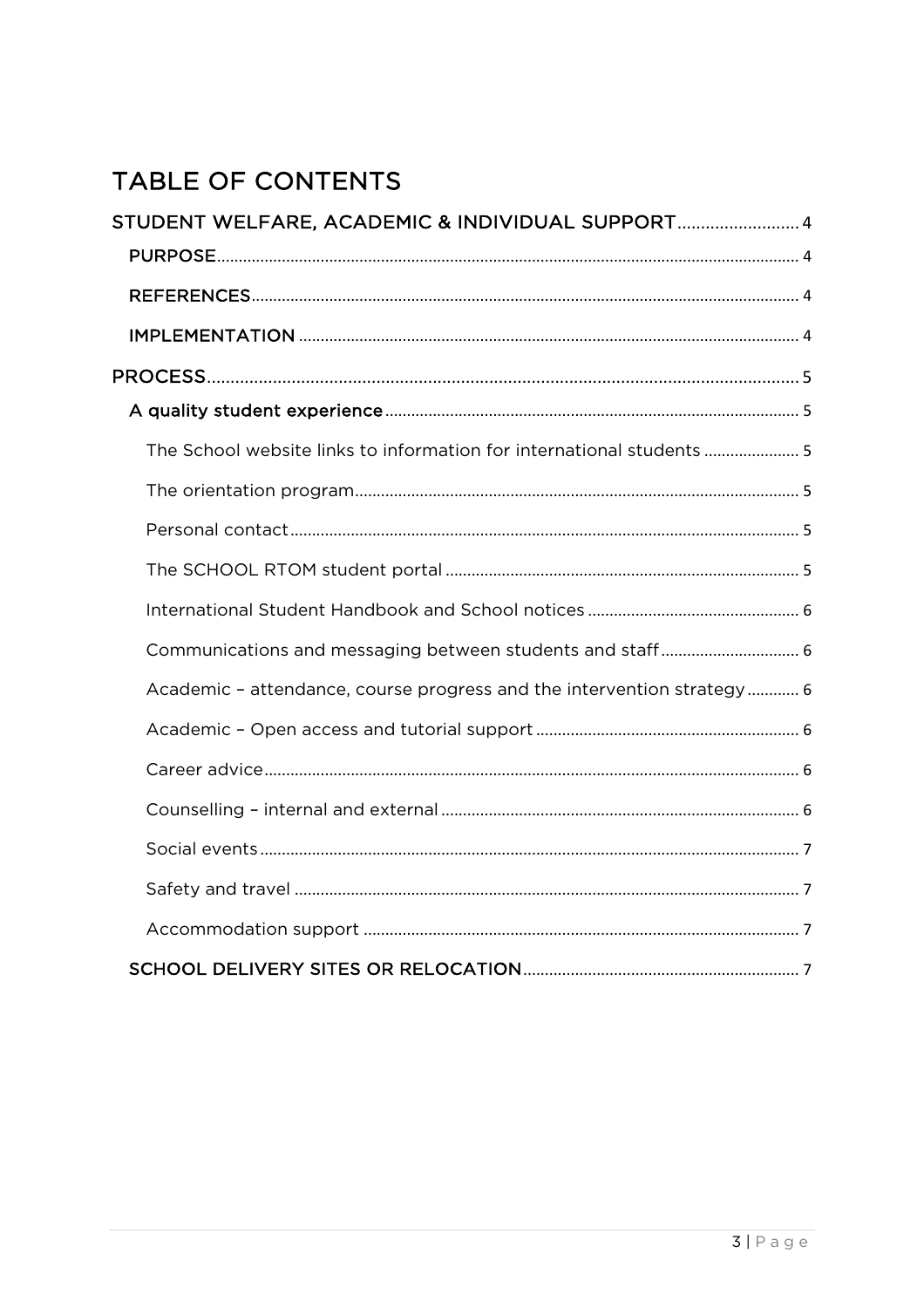# STUDENT WELFARE, ACADEMIC & INDIVIDUAL SUPPORT

# PURPOSE

International Screen Academy Pty Ltd trading as Sydney Actors School and Sydney Film School (the School) will endeavour to support all students to achieve a satisfactory course outcome and enjoy their study experience. We will have extra support services for overseas students so that they have a successful transition to life and study in Australia. We will protect the personal safety of students within our responsibilities under VET Quality Framework and the ESOS Act and National Code.

### REFERENCES

| Standard 1    | Clause 1.7 Support learners              |
|---------------|------------------------------------------|
| NC Standard 6 | <b>Overseas Student Support Services</b> |

### IMPLEMENTATION

The Executive Chairman is ultimately responsible for compliance with legislation and the welfare of students, the staff and the School.

The General Manager is the management contact point for students.

The Administration staff are responsible for day to day communications and monitoring of student welfare. The staff is trained in policy and procedures and will know when to assist and when to refer on to their supervisor.

The Director of Education will be the management contact point for academic matters relating to students.

The education staff and trainers are trained in policy and procedures and will know when to assist students in personal and academic matters and when to refer on to the Administration team and/or the Director of Education.

The trainers will provide tutorial support and be rostered on at set times to provide this academic tutoring as part of student welfare and education support

The External Counsellor will be contacted by the General Manager as required to provide specialist support that is considered necessary for the student on a case by case basis.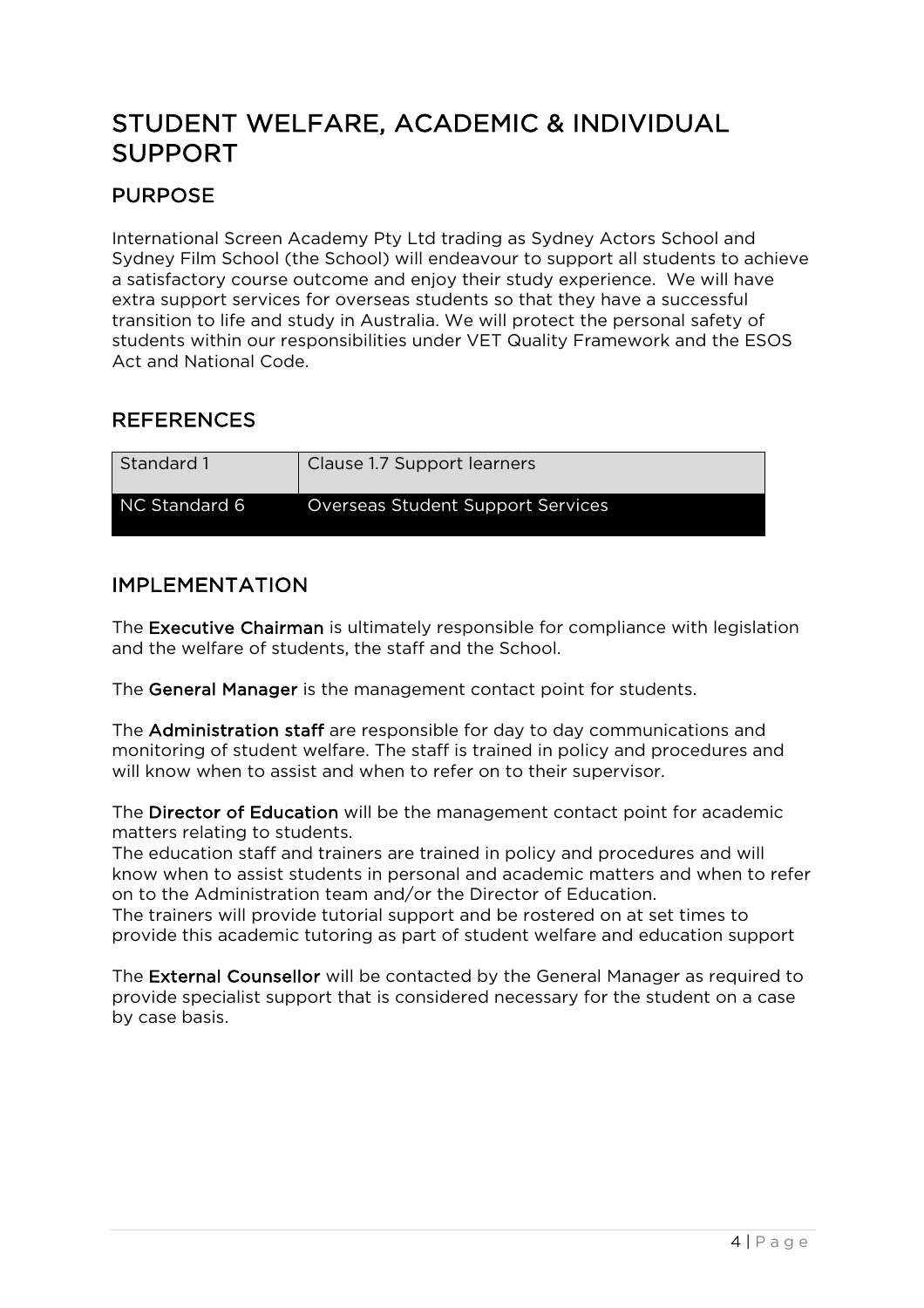# PROCESS

The School supports students to adjust to study and life in Australia. We recognise that orientation programs and support services provided to all students help them enjoy their time at the School and living in Sydney and will improve the quality of their educational experience.

We have responsibilities to provide access to support services and support staff.

### A quality student experience

The following is a summary of the key services we provide that support international students. These services are provided as we strive to offer a quality student experience at SCHOOL and meet our obligations within the ESOS Framework.

Evidence of how these services operate can be seen by exploring the list below.

#### The School website links to information for international students

The School website has a section called Studying and Living in Australia. There are many services available to international students from State and Commonwealth government and agencies. The website includes short explanations of information with hyperlinks and FAQ's. This is a regularly updated, current reference point for students. Staff will use this information to guide them in advising students and their families of relevant services with accurate and consistent advice.

#### The orientation program

The orientation program is offered at least every term, at the start of every new intake in a course and as required.

The orientation program will include information on how to make the most of study at The School. See the orientation policy and materials.

#### Personal contact

The Student Services Officer will be the nominated primary contact person for all student matters.

The Director of Education will be the nominated contact person for academic matters.

There are staff trained in handling student enquiries.

We have a list of names and photos of staff on the school website.

We have staff available every day who are there to support the students with day to day enquiries and assistance.

#### The SCHOOL RTOM student portal

The School website has as student log in portal where students can access answers to the many of the day to day questions/ important information enquiries that come through student services area. Access is granted to new students the week before Orientation.

Student will be encouraged to use the student portal of RTOM as the first point of information.

They can access:

- Their personal details and update contact information
- Their timetables
- Attendance records
- Course progress and results
- Notices to students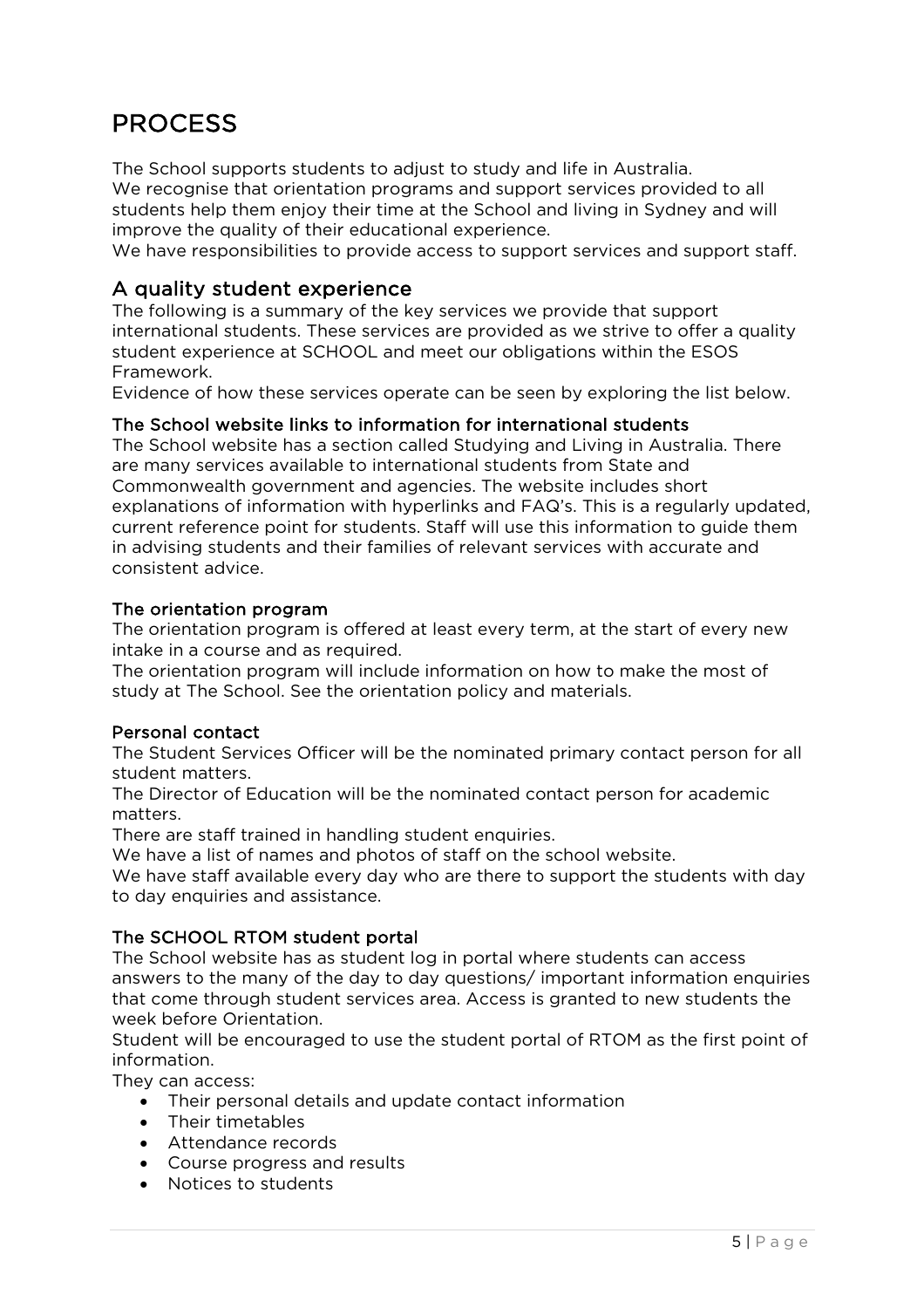• Download of forms

#### International Student Handbook and School notices

We provide information in the handbook and on the noticeboards for:

- Travel and transport information
- Student ID cards
- Accommodation noticeboard
- Legal services
- Emergency services
- Local doctors and medical and health services
- Student visa condition relating to course progress and/or attendance and Ombudsman

#### Communications and messaging between students and staff

Students can log into the RTOM system and find up to date contact information for staff across the School. This is reliable, live and current.

Students can send messages and will receive information and messages through RTOM. This system ensures that the messages will be logged and filed in system and responded to in required times.

#### Academic – attendance, course progress and the intervention strategy

The student portal provides up to date information.

Counselling on attendance, how students are coping with their studies and study skills will be the responsibility of the Trainers as the first point of contact with students.

The Director of Education monitors attendance, course progress and student support through the RTOM data.

The Manager generates different reports (by exception) every month. The Director of Education manages the intervention plans.

#### Academic – Open access and tutorial support

There is a dedicate open access computer room for students to use to work in extra hours, in groups and with peers.

Rooms and times across the week are allocated to tutorial support

The virtual noticeboard through Google Classroom has information about tutorial support and how to book in

Trainers are available at these times

Students can book into tutorial sessions at no cost

Individual education support is provided at these sessions

#### Career advice

For advice on education pathways beyond our School courses, we can offer some advice and assistance. However, more general questions will be referred to Centrelink, Austudy, the University Admission Centre, TAFE and counselling professionals.

#### Counselling – internal and external

Staff will only provide academic and practical day to day "counselling" for students. Where the student has personal issues that are affecting progress in the course we can refer the student to professional services such as a counsellor if required. This may be at a cost to the student.

OnPsych is a fortnightly counselling service provided to enrolled students onsite. Students can book appointments directly with the counsellor after receiving a